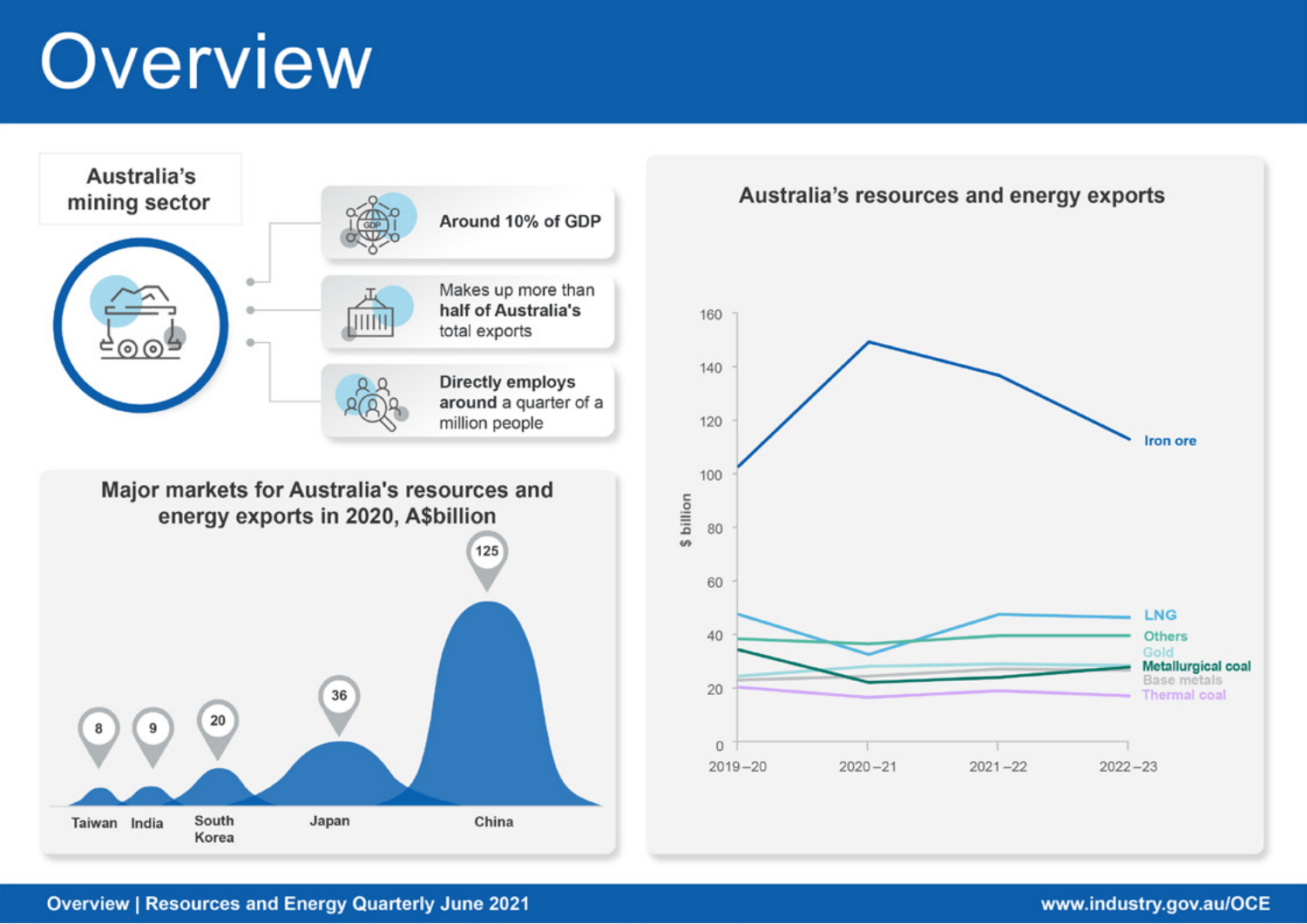## **1.1 Summary**

- The outlook for Australia's mineral exports continues to improve, as the world economy rebounds from the impact of the COVID-19 pandemic. As the world economy recovers, record iron ore prices have driven a surge in export earnings. Our metallurgical coal mining firms are also benefiting from the surge in world steel production.
- 2020–21 export earnings are estimated at \$310 billion, up almost 7% on the record set in 2019–20. Earnings are expected to rise further to \$334 billion in 2021–22, before declining to \$304 billion in 2022–23.
- Australian thermal coal miners are pivoting to ex-China markets, helped by critical shortages after a very cold Northern Hemisphere winter.

## **1.2 Export values**

#### Australia's export values are estimated at about \$310 billion in 2020–21

In the June quarter 2021, the Office of the Chief Economist's (OCE) Resources and Energy Export Values Index rose 33% from June quarter 2020; a 3% fall in volumes partly offset a 38% gain in prices.

Exports are forecast to reach a record \$334 billion in 2021–22, up from an estimated \$310 billion in 2020–21 (Figure 1.1), then fall to \$304 billion in 2022–23. With volumes growing modestly, price movements are expected to determine much of the change in earnings (Figure 1.2). Heighten commodity prices are set to adjust once supply shortfalls subside and demand moderates.

#### Rising Australian dollar constrained some of the surge in earnings

In Australian dollar terms, the OCE's Resources and Energy Commodity Price Index rose by 11% (preliminary estimate) in the June quarter 2021, up 38% on a year ago. In US dollar terms, the index rose by 10% in the quarter, and was 61% higher than a year ago. The index of prices for resource commodity exports (Australian dollar terms) rose by an estimated 57% in the year to the June quarter 2021, while energy commodity prices rose by 5% (Figure 1.3). The iron ore price surge to a record high drove the sharp gains in the resource commodity price index.



#### **Figure 1.1: Australia's resource and energy export values/volumes**

Source: ABS (2021) International Trade in Goods and Services, 5368.0; Department of Industry, Science, Energy and Resources (2021)

#### **Figure 1.2: Annual growth in Australia's resources and energy export values, contributions from prices and volumes**



Source: ABS (2021) International Trade in Goods and Services, 5368.0; Department of Industry, Science, Energy and Resources (2021)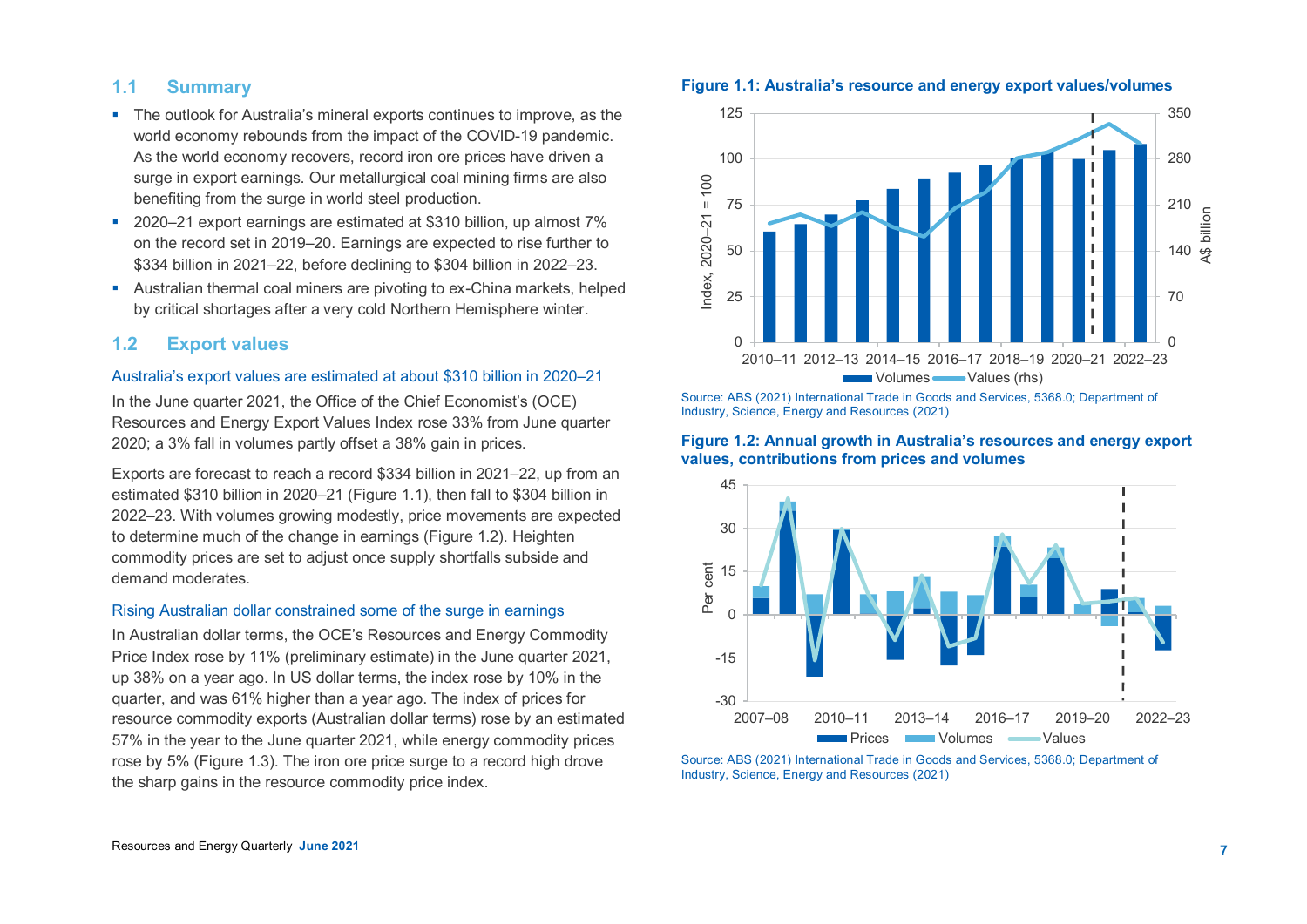

**Figure 1.3: Resource and energy export prices, AUD terms**

Notes: The export price index is based on Australian dollar export unit values (EUVs, export values divided by volumes); the export price index is a Fisher price Index, which weights each commodity's EUV by its share of total export values.

Source: ABS (2021) International Trade in Goods and Services, 5368.0; Department of Industry, Science, Energy and Resources (2021)

## **1.3 Macroeconomic, policy, trade and other factors**

World economic activity continues to recover, as the COVID-19 vaccine rollout gathers pace. Renewed containment measures in a number of economies hurt economic activity in the first half of 2021, however, China and the United States are now proving very effective locomotives for the world economy. The outlook is for world growth to be relatively strong over the 2021–22 and 2022–23 outlook period, as a pathway out of COVID-19 pandemic becomes increasingly visible.

COVID-19 infections are falling in many nations, as vaccines are rolled out and containment measures are in place. So far, COVID-19 variants do not appear to represent a threat to the world recovery, and vaccines appear to be able to be modified to cover new strains of the virus.

The world economic recovery has been accompanied by a rise in prices for many goods and services. As a result, inflation has picked up, causing bouts of weakness in bond markets so far in 2021. During the second half

of 2021, and in 2022, it is likely that the supply of goods will tend to catch up with demand, resolving bottlenecks in global commodities and other goods markets. Several structural factors (such as ageing demographics, high global debt levels and ongoing technological change and innovation) are likely to help keep price rises in check.

The Chinese economy continues to expand at a relatively good pace. The government has pledged to gradually scaling back fiscal and monetary stimulus, and there is evidence China's property sector has cooled, in response to modest government measures.

Having passed a US\$1.9 trillion fiscal stimulus package to boost the US economy in the first quarter of 2021, the US Administration is seeking passage of a similar sized package of spending on infrastructure. This spending will be spread out over many more years than the first package, which aimed at supporting the economy while the COVID-19 vaccine rollout attempts to bring about herd immunity.

The most recent IMF forecasts world GDP growth at 6.0% in 2021, after a contraction of 3.3% in 2020. The IMF forecasts world growth to moderate towards more typical levels in 2022 and 2023. Advanced nations will likely recover before emerging nations, where access to vaccines is not as high.

Commodity demand should thus be healthy over the outlook period. In a sharp turnaround of fortunes, Australian exporters of premium thermal coal are enjoying multi-year price highs. However, Australian producers of midcalorific thermal coal and metallurgical coal have taken longer to pivot from China to other markets, where supply has been better able to keep up with sometimes constrained demand. Once India and other parts of Asia have slowed the COVID-19 pandemic, sales of these coal types should pick up.

Our projections suggest that resource and energy export earnings will peak in 2021–22, but remain over \$300 billion in 2022–23. The extent of any further disruption to Australian resource and energy commodity trade with China poses a downside risk to these forecasts. A spike in global inflation and a sharper than expected tightening of monetary policy by the major central banks also pose a downside risk.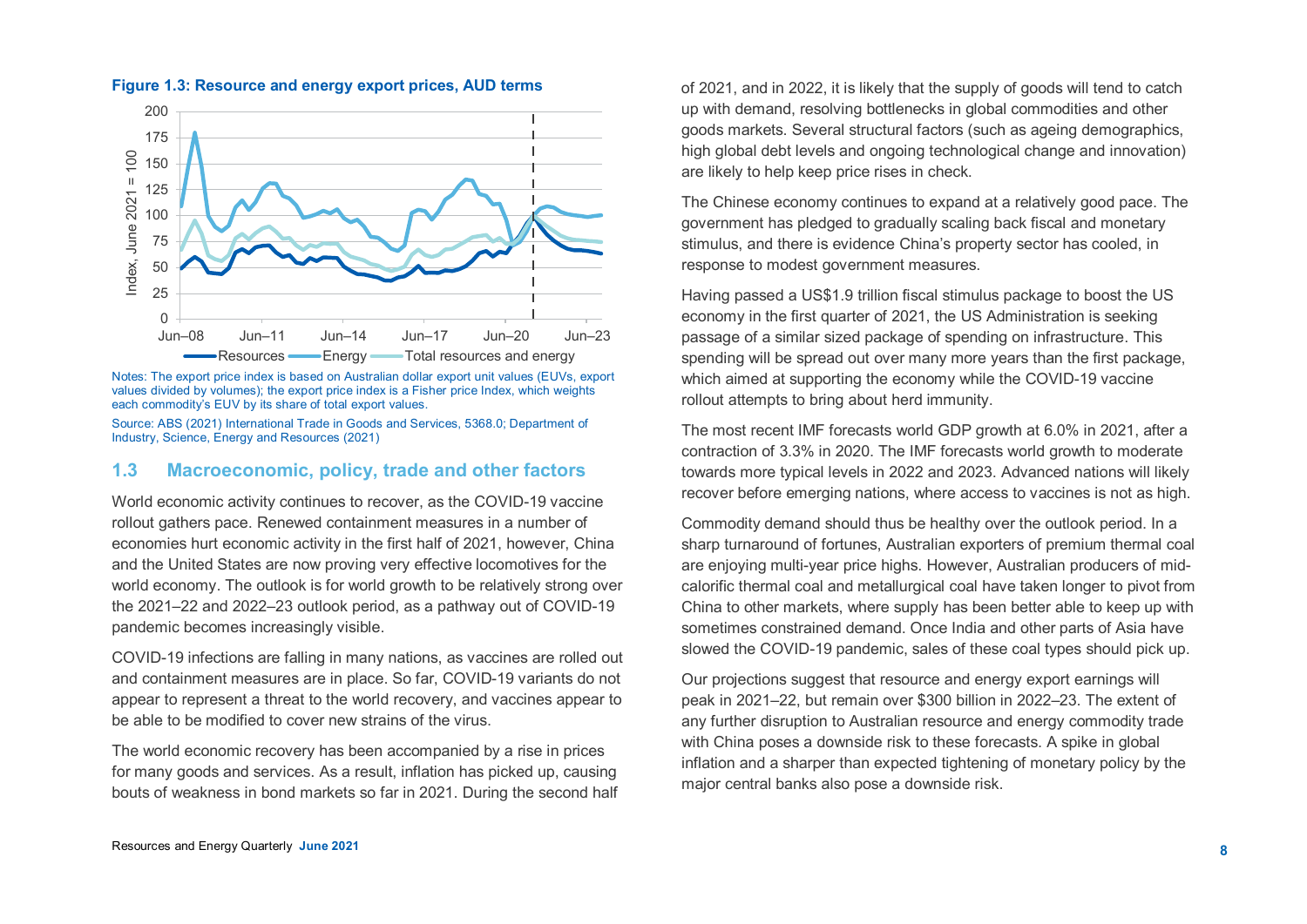## **1.4 Prices**

Since the March 2021 *Resources and Energy Quarterly*, iron ore broke the US\$200 a tonne mark and reached an all-time high. A recovery in demand in some of the advanced industrialised nations has added to strong Chinese demand, to keep prices high in a market still heavily constrained by low Brazilian supply (Figure 1.4). Prices are expected to ease by 2022, as Brazilian supply recovers and world demand moderates.

Surging demand from steel producers has seen Australian metallurgical coal prices regain all of the losses incurred as a result of COVID-19 and China's informal import restrictions. Australia's dominant position in the seaborne market has meant that our exporters have been able to sell coal to replace the (mainly North American and Russian) cargoes bought by China that have typically been sold elsewhere. Prices are expected to be firm in 2021–22, as ex-Chinese usage recovers further. Thermal coal prices have risen, with premium Australian coal hitting its highest level in more than ten years. With economic activity rebounding, power utilities are scrambling to rebuild stocks before cooling demand peaks in summer. Prices are likely to ease back in the outlook period, as supply gains match rising demand (Figure 1.4).

Oil prices have regained all of the sharp falls of the COVID-19 pandemic. The price seems likely to be capped at US\$70 a barrel over the outlook period, as further recovery in demand is matched by increased production. Spot LNG prices are forecast to be flat, as new supply enters the market.

The gold price has risen recently and is flirting with the US\$1,900 an ounce mark, as the US\$ weakens and gold demand recovers. A recovery in scrap supply is likely to offset improved jewellery demand over the outlook period. The price is likely to fall over the outlook period, as equity markets rise further and real bond yields rise. Base metal prices have more than recovered their COVID-19 losses, largely on the back of the global economic rebound (Figure 1.5). Supply worries have also pushed prices higher, with copper hitting record highs. Base metal demand should rise, as world industrial activity recovers further from COVID-19 restrictions and as the world energy transition continues.

## **Figure 1.4: Bulk commodity prices**



Notes: Prices are in US dollars, and are the international benchmark prices Source: Bloomberg (2021); Department of Industry, Science, Energy and Resources (2021)

#### **Figure 1.5: Base metal prices**

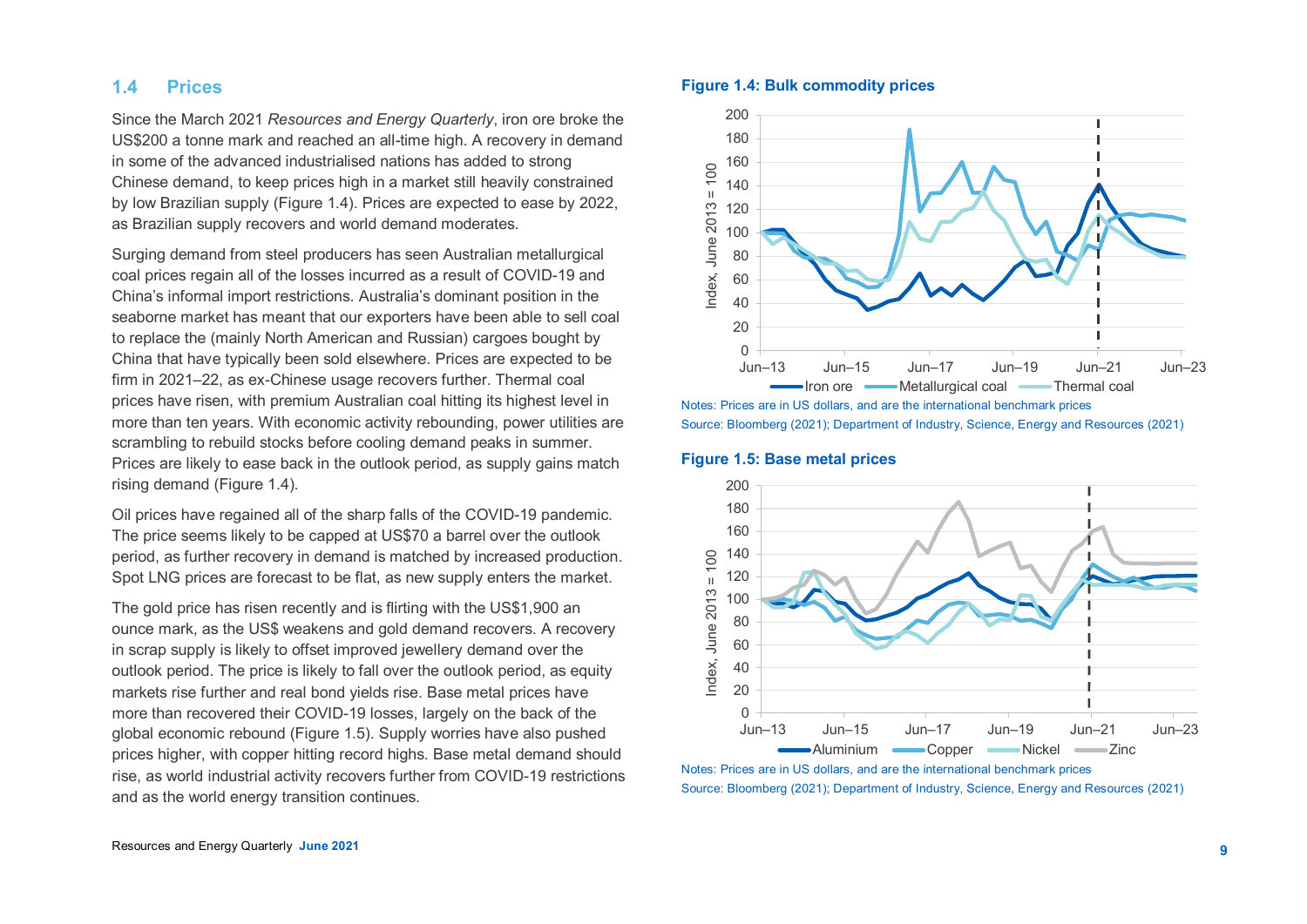# **1.5 Export volumes**

## June quarter export volumes recovered, driven by resource exports

The OCE's Resources and Energy Export Volumes Index (preliminary estimate) rose by 8% in the June quarter 2021 from the March quarter, but was 2% lower than a year before (Figure 1.6). Within this total, resource commodity volumes fell by 5% in the year to the June quarter 2021, while energy commodity volumes rose by 2%. The volume of resource exports was affected by the global economic slowdown (due to COVID-19).

In volume terms, resources exports are likely to show further significant growth over the outlook period. Economic growth and industrial production is rebounding amongst our main trading partners, increasing their demand for our ferrous and non-ferrous metals. The production of electric vehicles and new energy technologies will see growing demand for commodities such as copper, lithium and nickel. Energy export volumes are forecast to recover pandemic losses during 2022–23. However, this volume recovery will likely not be sufficiently strong to offset low energy prices and push export earnings above pre-COVID-19 levels.

#### **Figure 1.6: Resource and energy export volumes**



Source: Department of Industry, Science, Energy and Resources (2021)

## **1.6 Contribution to growth and investment**

#### Mining industry contracted, but by much less than the rest of the economy

Australia's real Gross Domestic Product (GDP) rose by 1.8% in the March quarter 2020, and was up 1.1% through the year since the June quarter 2020.

Mining value-added rose by 0.7% in the March quarter, but was down 2.3% over the previous twelve months.

In the coming two years, it is likely that the iron ore sector will make a significant contribution to GDP growth, as high prices and margins drive growing volumes. The coal sector is likely to make only a modest contribution to growth in the outlook period. Gas production is likely to make a positive contribution to growth, on the back of stronger LNG demand and firm prices.

#### **Figure 1.7: Contribution to quarterly growth, by sector**

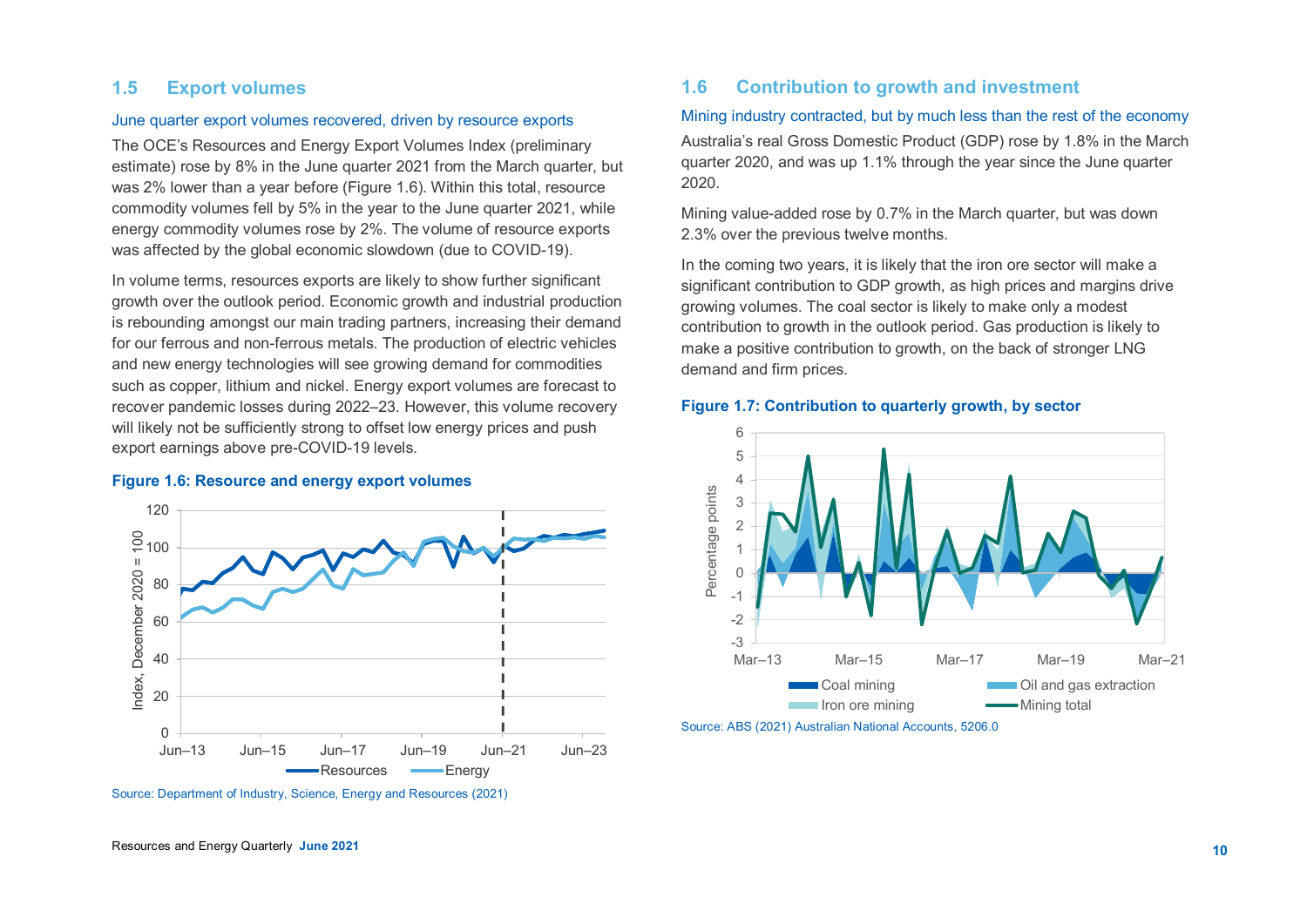#### Mining investment is picking up

The ABS Private New Capital Expenditure and Expected Expenditure survey for the March quarter 2021 shows that Australia's mining industry invested \$8.1 billion in the quarter. This is down by 14% in the quarter, but up 1.3% from the March quarter 2020. In recent quarters, strong iron ore prices has supported growth in investment by the metal ore mining sector, though there are signs that this growth is tailing off in the March quarter (Figure 1.8).





Notes: Other mining includes non-metallic mineral mining and quarrying and exploration and other mining support services; chart data is in nominal, original terms Source: ABS (2021) Private New Capital Expenditure and Expected Expenditure, 5625.0

Expenditure rose both for buildings and structures and for machinery and equipment in the March quarter 2021 (Figure 1.9). Spending on plant and equipment remains well above its average level of recent years, though the reverse trend has been evident in buildings and structures. Forward expectations suggest that investment in 2020–21 will be slightly higher than in 2019–20 (Figure 1.10). Strong prices for gold, iron ore and other minerals are leading to new investment plans, including the re-opening of mines. However, investment in new greenfield projects remains well below the levels of the previous decade, when seven LNG plants were built.





Notes: Chart data is in nominal terms, seasonally adjusted. Source: ABS (2021) Private New Capital Expenditure and Expected Expenditure, 5625.0

**Figure 1.10: Mining industry capital expenditure, fiscal year**



Notes: Chart data is in nominal terms

Source: ABS (2021) Private New Capital Expenditure and Expected Expenditure, 5625.0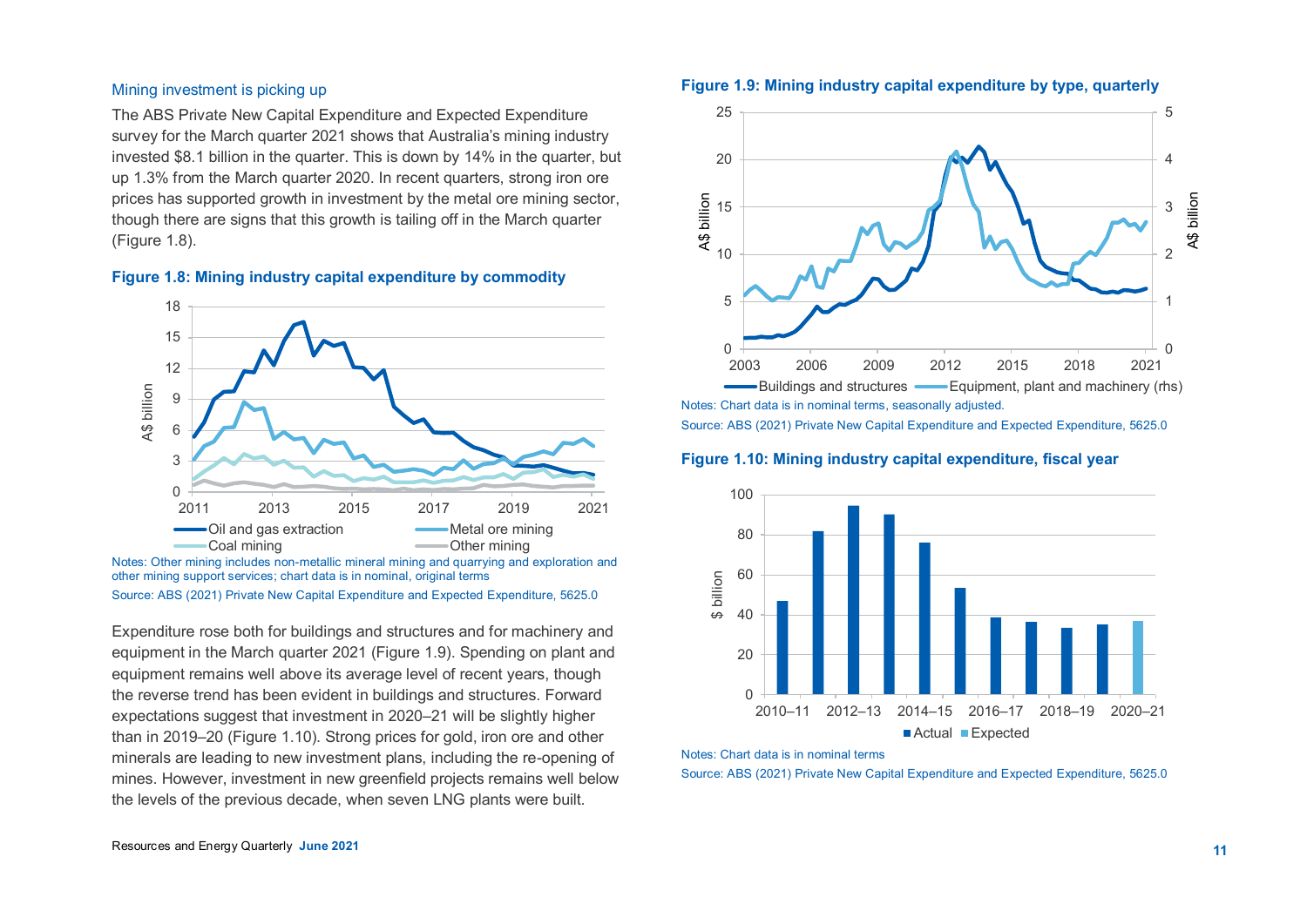Data on exploration spending (adjusted for inflation) suggests that mining capital expenditure is recovering at a marginal pace following falls in early 2020 (Figure 1.11). Exploration spending edged up in the March quarter, with spending for all commodities reaching \$956 million.





Source: ABS (2021) Private Capital Expenditure Survey, Chain Volume measure, 5625.0

# **1.7 Revisions to the outlook**

At \$334 billion in 2021–22 and \$304 billion in 2022–23, Australia's resources and energy exports are up in nominal terms by \$41 billion and \$9 billion, respectively, from those contained in the March quarter 2021 *Resources and Energy Quarterly*.

Stronger metal (mainly iron ore) exports have driven the upward revisions.





Source: Department of Industry, Science, Energy and Resources (2021)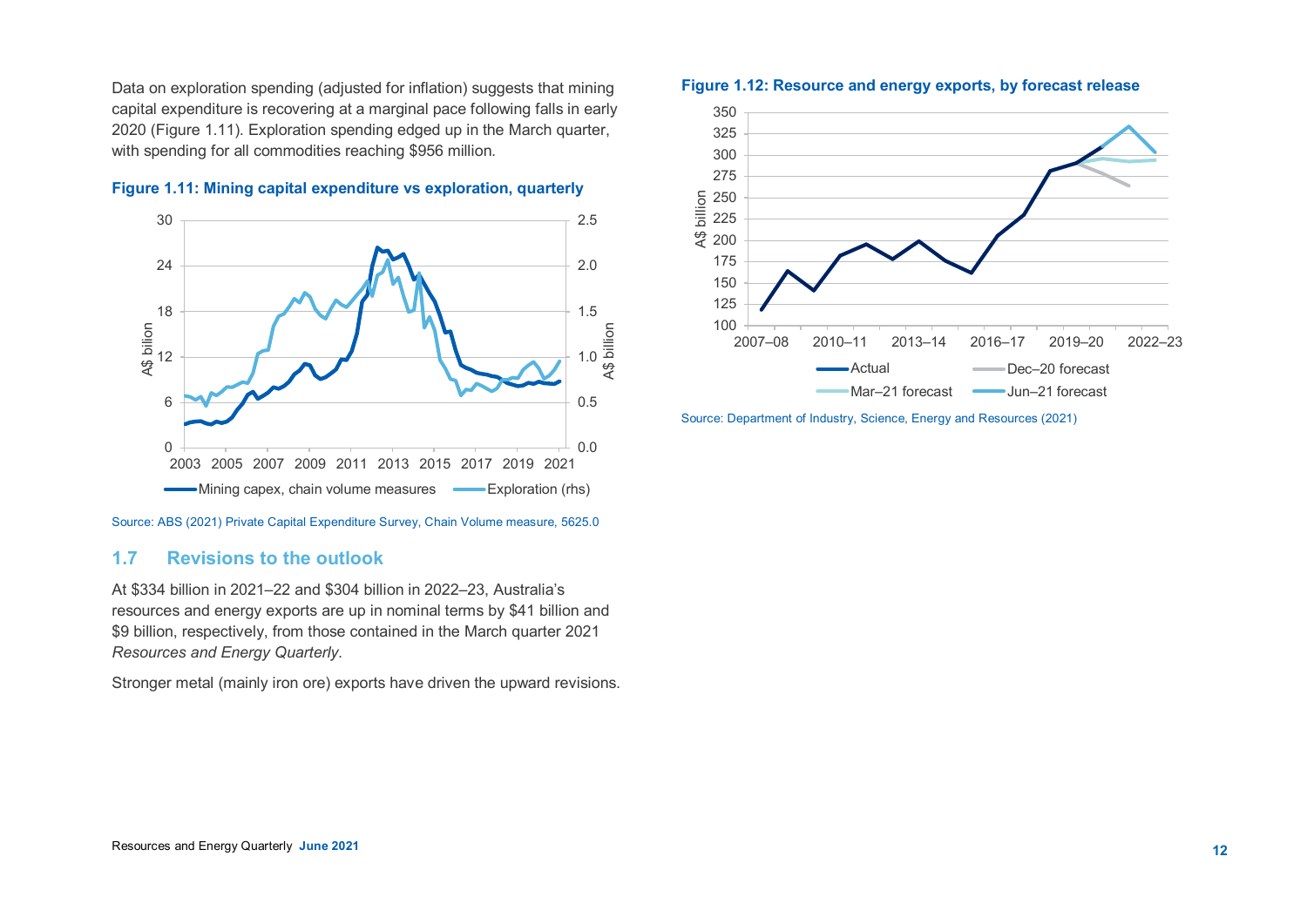

# Figure 1.13: Australia's major resources and energy commodity exports, nominal

# **Annual per cent change**